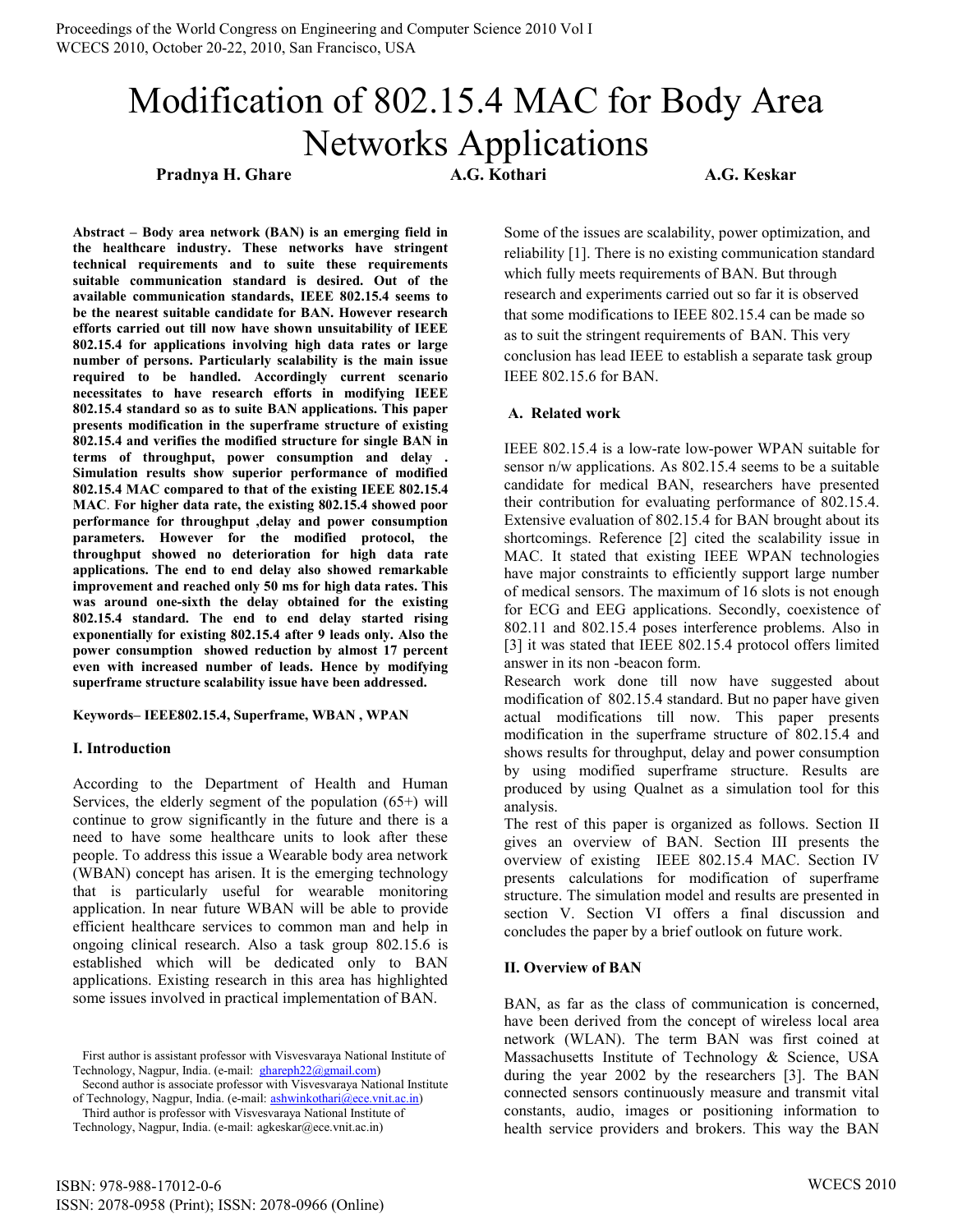facilitates remote monitoring of vital signs of patients anytime and everywhere and hence enables proactive disease prevention and management. BANs can be classified as external BAN and implant BAN. Table I shows certain distinct features for BAN [3] .

Table I - BAN Draft Specifications

| Distance                | 2 m standard<br>5 m special use                                                                       |
|-------------------------|-------------------------------------------------------------------------------------------------------|
| <b>Network Density</b>  | 2 - 4 nets $/m2$                                                                                      |
| Network Size            | Max: 100 devices / network                                                                            |
| Power<br>Consumption    | $\sim$ l mW / Mbps                                                                                    |
| Latency (end to<br>end) | $10 \text{ ms}$                                                                                       |
| Network setup time      | $\leq 1$ sec<br>(Per device setup time excludes<br>network initialization)                            |
| Frequency band          | Regulatory and/or medical<br>authorities approved communication<br>bands for in and around human body |

The task group 802.15.6 for BAN have proposed following MAC functionalities for communication standard to be used for BAN. [5]

- 1. Support of scalable data rates.
- 2. Support of no. of devices.
- 3. Medical application traffic latency(<125 ms)
- 4. Low power consumption.
- 5. Coexistance of atleast 10 BANs in the proposed on body communication band.
- 6. Support of security.

## **A. Suitability of 802.15.4b for BAN**

For short-range BANs, the frequency bands below 1GHz are preferable in terms of body attenuation and low-cost transceiver implementation. However, the available bands are either crowded, as is the case in the 433MHz spectrum range (such as MICS and WMTS), or not usable on a global basis. Currently, the worldwide 2.4GHz ISM band appears to be the most promising spectrum, although it already accommodates a number of concurrent connectivity standards, such as IEEE 802.15.1 Bluetooth, IEEE 802.11b/g Wireless LANs and IEEE 802.15.4 Wireless PANs. Also IEEE 802.11b WLAN technology is power hungry to such an extent that users would need to replace the batteries after only a few hours of operation. In this respect the wireless personal area standards, IEEE 802.15.1 (Bluetooth) and IEEE 802.15.4 are much better suited for battery-powered body area networks.

However, IEEE 802.15.4 scores over IEEE 802.15.1 due to its faster, more flexible and scalable networking features along with less consumption of energy, processing and memory resources. It also supports standard-based security. In addition, IEEE 802.15.4 lays the foundation for ZigBee adding multi-hop networking and an application support layer. ZigBee's multi-hop routing capability enables wireless connectivity of ambient sensors scattered all over the user's home. Therefore, as of today, IEEE 802.15.4b appears to be the standard wireless technology of choice for BANs.

BAN for medical applications have variable data rates based on the applications. Following table gives data rates for various medical applications.

| Application             | Data rate                    |
|-------------------------|------------------------------|
| ECG                     | 192 kbps(6kbps/lead, 32      |
|                         | leads)                       |
| EEG                     | 86.4 kbps (3.6 kbps/lead, 24 |
|                         | leads)                       |
| Drug Delivery           | $<$ 16 kbps                  |
| Deep brain simulations  | $<$ 320 kbps                 |
| <b>Heart Rate</b>       | $0.05$ kbps                  |
| <b>Blood Pressure</b>   | $0.05$ kbps                  |
| <b>Body Temperature</b> | $0.05$ kbps                  |

Table II : Data rates for medical applications[3]

## **III. Overview of IEEE 802.15.4 MAC**

The IEEE 802.15.4 MAC can operate in two modes: beacon-enabled and beaconless.

In the beacon-enabled mode, the PAN coordinator broadcasts a periodic beacon containing information about the PAN. The period between two consecutive beacons defines a superframe structure. A superframe is always initiated by the beacon, while the remainder may be used for data communication by means of random access, and form the so called CAP (contention Access period). An example of the superframe with CAP, CFP and inactive period is shown in figure 1 [4].



Fig. 1 – Superframe structure of existing IEEE 802.15.4 MAC

In the nonbeacon-enabled mode there is no explicit synchronization provided by the PAN coordinator. Since there is no superframe defined in the nonbeacon-enabled mode and no slot synchronization is available, no GTS can be reserved and only random access is adopted for medium sharing. Thus there are three types of channel access mechanism for IEEE 802.15.4 MAC, i.e., unslotted CSMA-CA, slotted CSMA-CA, and slotted CSMA-CA integrated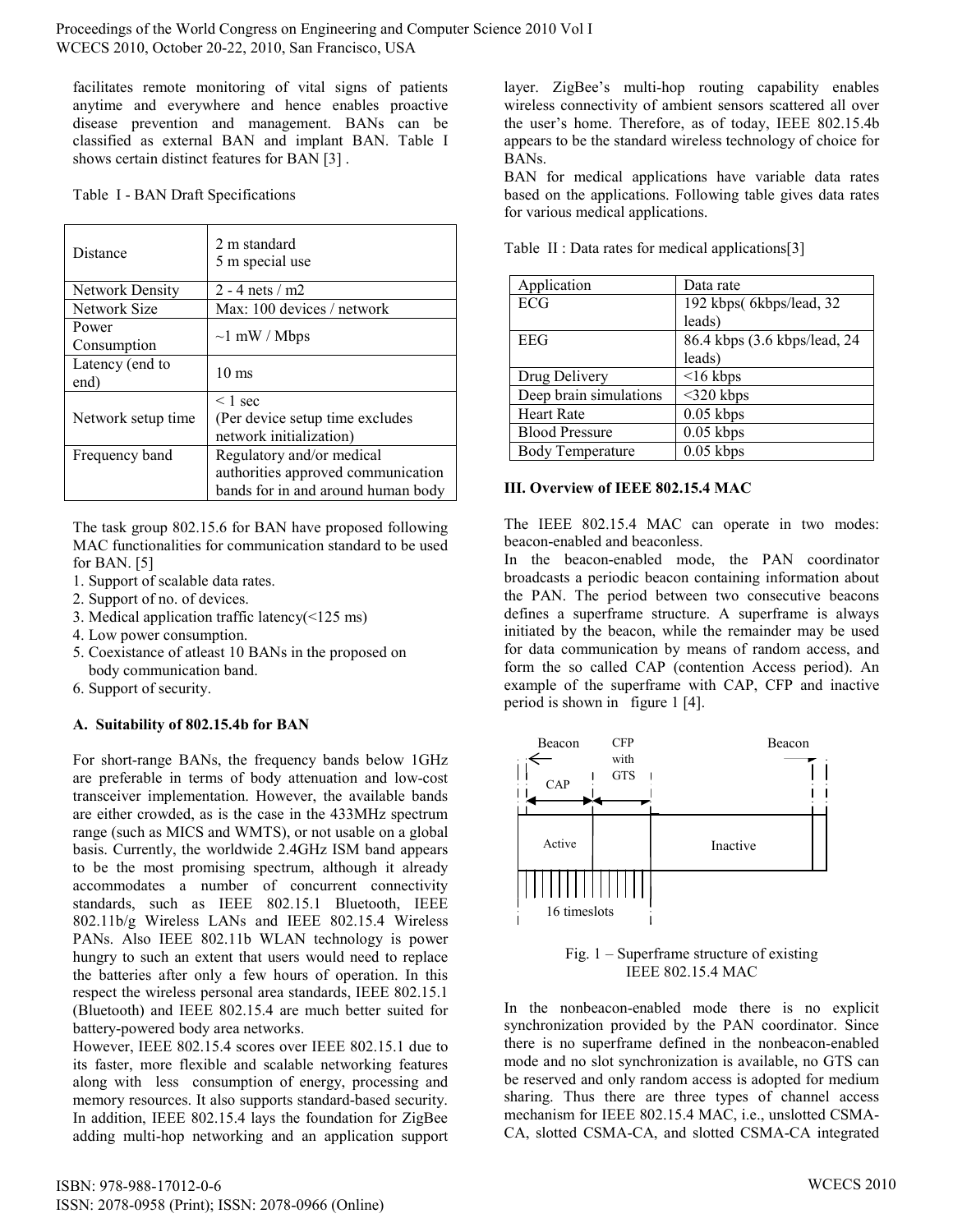with GTS. The first scheme is working in the beaconless mode and the remaining two schemes are both working in the beacon enabled mode.

### **A. Why modification in 802.15.4 MAC?**

From the simulation results obtained for IEEE 802.15.4 MAC protocol, it was found that it provides a limited answer to the low data rate applications of BAN. As shown in figure 5a (results section) the throughput obtained for the various modes of 802.15.4 appears to be deteriorating with increase in number of leads. Moreover, for high data rate applications like ECG, EEG, large delays were obtained for the CAP which makes it highly unsuitable for such applications. Also, with the restriction of the maximum number of GTS slots being 7, these applications cannot be supported as the requirement is more than 7 leads (ECG-32) leads, EEG- 24 leads). Hence, suitable modifications are required in the superframe structure of 802.15.4 MAC so as to make it suitable for BAN applications.

#### **B. Modified MAC structure of 802.15.4**

IEEE 802.15.4 protocol provides flexibility to adjust the total superframe length by adjusting the beacon order  $(0 \leq BO \leq 14)$  and also the active portion in the superframe by adjusting the superframe order  $(0 \leq S_0 \leq 14)$ . However it possesses restriction on the total slots in the superframe being 16 and the maximum number of GTS slots being 7. These two parameters are modified so that they can support BAN applications.

The proposed MAC protocol is very similar to the beacon enabled mode of IEEE 802.15.4 MAC protocol. The proposed superframe structure is shown in figure 2.



Fig. 2 - Proposed Superframe Structure*.* 

The superframe is of fixed length bounded by network beacons and is divided into equally sized slots.

*a) BEACON:* 

The beacon frame is sent in the first slot of each superframe. The beacons are used to synchronize the attached devices, to identify the coordinator and to describe the structure of superframe. The superframe can have an active and an inactive portion. The active portion consists of contention access period (CAP) and contention free period (CFP).

*b) CAP:* 

The CAP is used only for network management activities and GTS maintenance. The length of the CAP is always fixed.

*c) CFP:* 

The CFP shall start on a slot boundary immediately following the CAP and extends to the end of the active portion of the superframe. It contains various GTSs (Guaranteed Time Slots). The length of the CFP is determined by the total length of all of the combined GTSs. No transmissions within the CFP shall use a CSMA-CA mechanism. A device transmitting in the CFP shall ensure that its transmissions are complete one IFS (Inter Frame Space) period before the end of its GTS. The GTSs always appear at the end of the active superframe starting at a slot boundary immediately following the CAP. IFS time is the amount of time necessary to process the received packet by the PHY. Transmitted frames shall be followed by an IFS period. A GTS allows a device to operate on the channel within a portion of the superframe that is dedicated exclusively to that device. A GTS shall be allocated only by the coordinator. A single GTS can extend over only one superframe slot. The management of the GTSs shall be undertaken by the coordinator only. The device will request for the GTS in the CAP.

## *d) Inactive Period:*

The inactive period exists only when all the GTS slots are not used. During the inactive mode, the sensor may not interact with its coordinator and may enter into a low-power mode.

## *e) Energy Saving:*

As the data is sent only in the GTS slots, it has the inherent advantage of power saving over existing 802.15.4. Once the sensor is allocated a slot, it has to remain active only to receive the beacon and during its reserved slot to send the data.

The following section calculates the number of GTS slots, the slot duration and the total superframe length.

## **IV. Calculations**

Having seen the basic functionality of the proposed protocol, calculation of superframe length, duration of the CAP and the number of GTS slots is done.

The basic idea is to first find the appropriate superframe orders (SO) which satisfy the requirements. Once they are found, the various superframe lengths and the slot durations which could support the BAN applications are obtained.

Reference [7] calculates the maximum number of CFP slots available in 802.15.4 as a function of SO. A similar approach is followed, with the difference being the total number of slots kept variable and not fixed at 16.

The various medical applications along with the parameters they require for monitoring are shown in table III.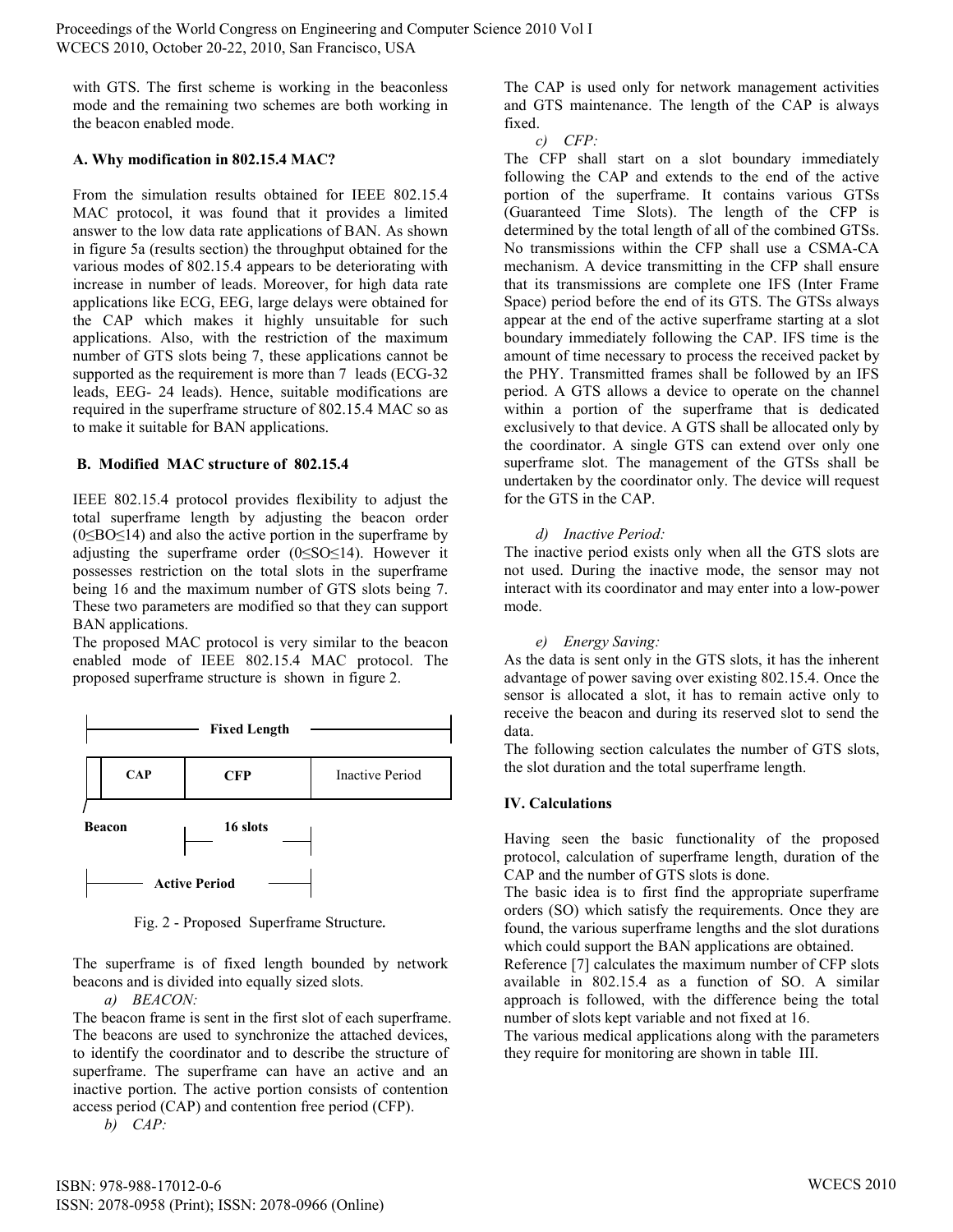Table III - leads required for various medical cases

| Medical cases  | Parameters to be    | Number of |
|----------------|---------------------|-----------|
|                | monitored           | leads     |
| Ischemic heart | $ECG + blood$       | 33        |
| disease        | pressure            |           |
| Patient on     | $ECG + SP02 +$      | 36        |
| ventilator     | blood pressure +    |           |
|                | pulse+ body         |           |
|                | temperature         |           |
| Epilepsy       | $EEG + ECG+$        | 60        |
| (convulsions)  | pulse rate+ blood   |           |
|                | $pressure + SPo2 +$ |           |
|                | temp.               |           |
| Liver failure  | EEG+ Ammonia        | 34        |
|                | $+$ SPo2            |           |

From the table, it is evident that the maximum number of leads required for monitoring are 60. Hence, the frame length which could support up to 64 leads (flexibility of 4 slots is provided) are studied. Also, the frame is designed such that it can support high data rate applications (up to 1) Mbps).

MAC header is also modified for the BAN application so that overheads can be reduced.

The MAC frame format is shown in figure 3.

| 2  |    | 0/2  | 0/2/ | 0/2  | 0/2/ | varia | 2            |
|----|----|------|------|------|------|-------|--------------|
|    |    |      |      |      |      | ble   |              |
| FC | SQ | Dst. | Dst. | Src  | Src  | Payl  | $\mathbf{F}$ |
|    |    | PA   | addr | PA   | addr | oad   |              |
|    |    | N    | ess  | N    | ess  | MS    | S            |
|    |    | add  |      | addr |      | DU    |              |
|    |    | ress |      | ess  |      |       |              |

Fig. 3- Modified MAC frame format

FC- Frame control, SQ- Sequence number, Dst–Destination , Src - Source All numeric fields shown above are in bytes.

The source address field (Src address) specifies the sensor (that is placed on the body) sending the data and the source PAN field (Src PAN address) helps in identifying the person (every person has 1 PAN to which all sensors are sending the data). The 15.6 task group limits the number of sensors on the human body as 256 maximum and hence 8 bits (1 byte) are sufficient to represent the source address. The source PAN address is kept at 2 bytes (maximum allowed). Also, the destination for any packet is already known (the main hospital server) so the destination address fields are eliminated. So, the MAC header reduces to

*MAC header* =  $2+1+2+1+2=8$  bytes. (1)  *Hence the total number of CFP slots required for 64 leads = (64 \* 1.7415)/ 2SO .* (2)

Also the applications like ECG have a data rate of 192 kbps with 32 leads sending at 6 kbps each. Thus each lead sends

a 36 byte payload every 48 ms. Similarly EEG has a data rate of 86.4 kbps with 24 leads sending at 3.6 kbps each. Thus each lead sends a 36 byte payload every 80 ms. Thus the total superframe length has to be less than 40 ms

or else the ECG lead would have to suffer unnecessary queuing delay.

*Total Superframe duration= Total no. of slots \* 1 slot duration*   $= T * 240 * 2^{SO} \mu s.$  (3)

In addition, the total CFP slots available must be greater than the number of CFP slots available in the frame. Thus, from Equations  $(1)$ ,  $(2)$ ,  $(3)$ 

 $CFPmax = T - (11.766/2^{SO}) \ge (64 * 1.7415)/2^{SO}$ *And*  $T * 240 * 2^{SO} \mu s. \leq 48 \text{ ms}$ 

The following table depicts the slot calculations for various superframe orders (SO).

| Table IV – Slot calculations for various superframe |  |
|-----------------------------------------------------|--|
| orders $(SO)$                                       |  |

| SO                 | 0              | 1     | 2     | 3              |
|--------------------|----------------|-------|-------|----------------|
| CFP slots          | $\overline{2}$ |       |       |                |
| required/lead      |                |       |       |                |
| <b>Total CFP</b>   | 128            | 64    | 64    | 64             |
| slots required     |                |       |       |                |
| Minimum            | 12             | 6     | 3     | $\overline{2}$ |
| CAP and            |                |       |       |                |
| beacon slots       |                |       |       |                |
| CFP max            | $T-12$         | $T-6$ | $T-3$ | $T-2$          |
| available          |                |       |       |                |
| Superframe         | 240*T          | 480*T | 960*T | 1920*          |
|                    |                |       |       |                |
| duration $(\mu s)$ |                |       |       | T              |
| Minimum T          | 140            | 70    | 67    | 64             |
| required           |                |       |       |                |
| Minimum            | 33.6           | 33.6  | 64.32 | 122.88         |
| superframe         |                |       |       |                |
| duration (ms)      |                |       |       |                |
| Is So              | yes            | yes   | no    | no             |
| satisfying the     |                |       |       |                |

Further SOs are not shown in the table as the superframe duration doubles with every SO and already for SO=3, superframe duration is much greater than 48 ms. As shown in the table, only 2 SOs i.e. 0 and 1 satisfy our requirements. But for SO=0, two slots would be required for every lead. Reference [8] recommends usage of fewer GTS slots. Hence SO=1 is taken. For SO=1, minimum CAP and beacon slots required are 6. But, 8 slots are provided, so that the network management activities can be easily completed.

Thus, we have a total of 64+8=72 slots in the superframe each of duration 480 µs with 8 CAP (and beacon) slots and 64 CFP slots. Thus, the proposed frame structure is as shown in figure 4.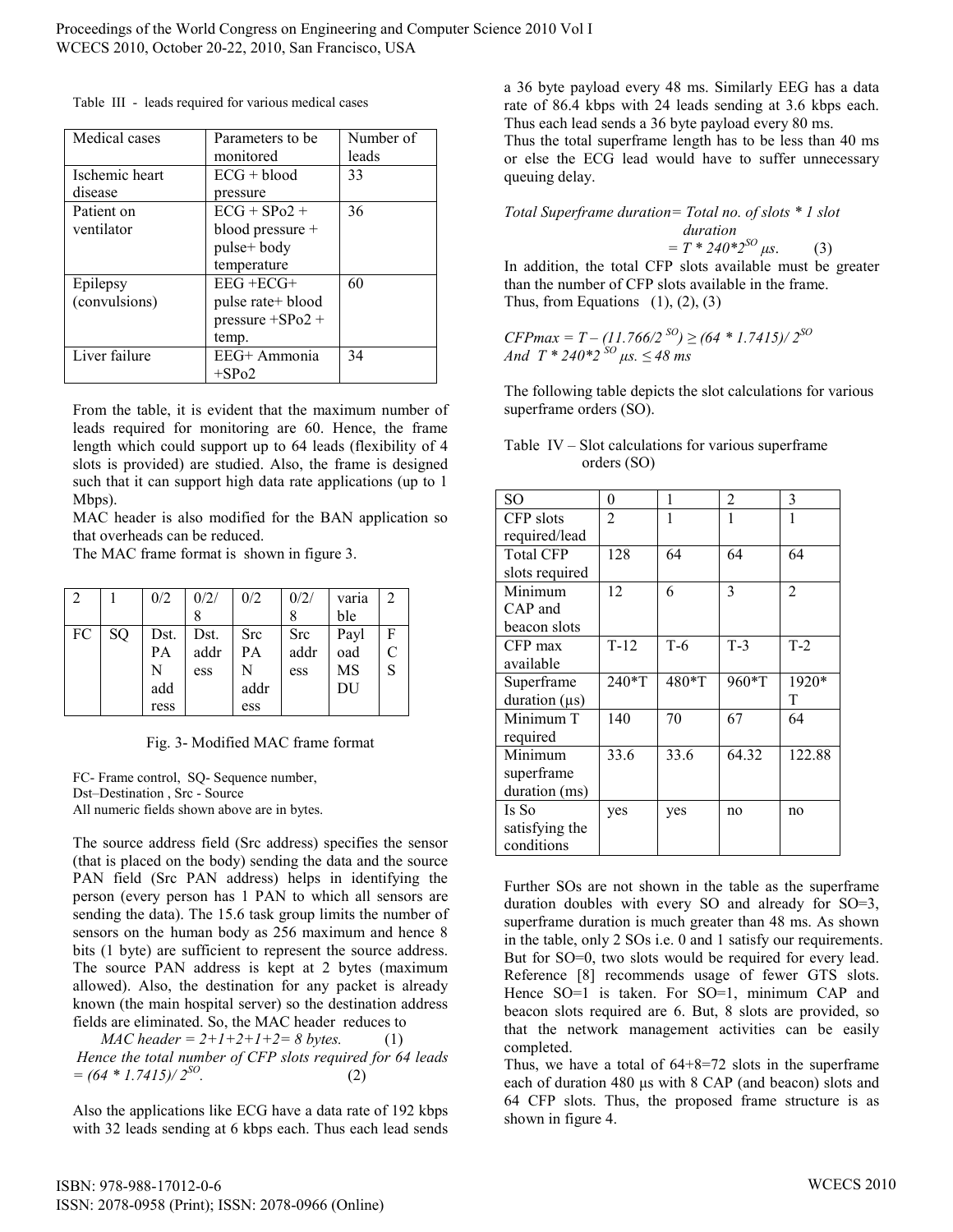

Fig. 4 – Modified superframe structure

As shown in figure 4 , when all 64 CFPs are not used for data transfer, the remaining slots are used for inactive period.

#### **V. Results**

Qualnet is used as a simulation tool for analysis. The various scenarios that were simulated for the existing and modified protocol are listed below. For every scenario, the comparison of existing protocol and modified protocol is shown. Single BAN with low and high data rate application have been considered for simulation.

**A. Scenario 1**: Low data rate application for single BAN. A single BAN consisting of one BAN coordinator (BC) and several sensor nodes (SNs) is choosen for simulation.

Here single BAN refers to one patient. And the effect of increase in number of leads on performance metrices have been shown.

```
Simulation setup: 
Simulation time : 10 min. 
Phy. Layer : IEEE 802.15.4 
MAC layer: IEEE802.15.4
```
Beacon order : 4 Data rate : 100 bps/ lead Superframe Order : 3(Duty cycle= 50%), 4( Duty cycle =  $100\%$ )

In all the simulation plots, unslotted refers to non beacon mode of IEEE 802.15.4 whereas DC= 0.5 and DC=1 refers to beacon enabled mode of IEEE 802.15.4



Fig. 5a – Throughput (kbps) vs. no. of leads



Fig. 5b – Delay (ms) vs. no. of leads



Fig. 5c – Power consumption (mW) vs. no. of leads

As shown in figure 5a the throughput obtained for the various modes of 802.15.4 appears to be deteriorating with increase in number of leads. This feature is due to the fact that in 802.15.4 CAP, every lead has to compete with other leads when it has to send data using slotted CSMA-CA mechanism for beacon mode and unslotted CSMA-CA for non beacon mode. Thus with increase in number of leads throughput decreases and delay increases. Unslotted mode gives better results for these parameters but power consumption is highest. This is due to the fact that node has to be awake for longer time period. From the graphs it can be seen that beacon mode with 100% duty cycle provides the best compromise between all three mechanisms of CSMA-CA.

**B. Scenario 2 :** High Data Rate Application for single BAN**.** 

In this scenario, 1 patient was considered and the effect of increase in data rate as well as number of leads on the performance metrics was studied by using both existing and modified superframe structure.

The data rate considered was **6 kbps/lead**.

The graphs for throughput, end-to-end delay and power consumption using existing and modified superframe structure are shown in figures. *Duty cycle(DC) = 1 indicates existing superframe structure and BAN indicates modified superframe structure.*